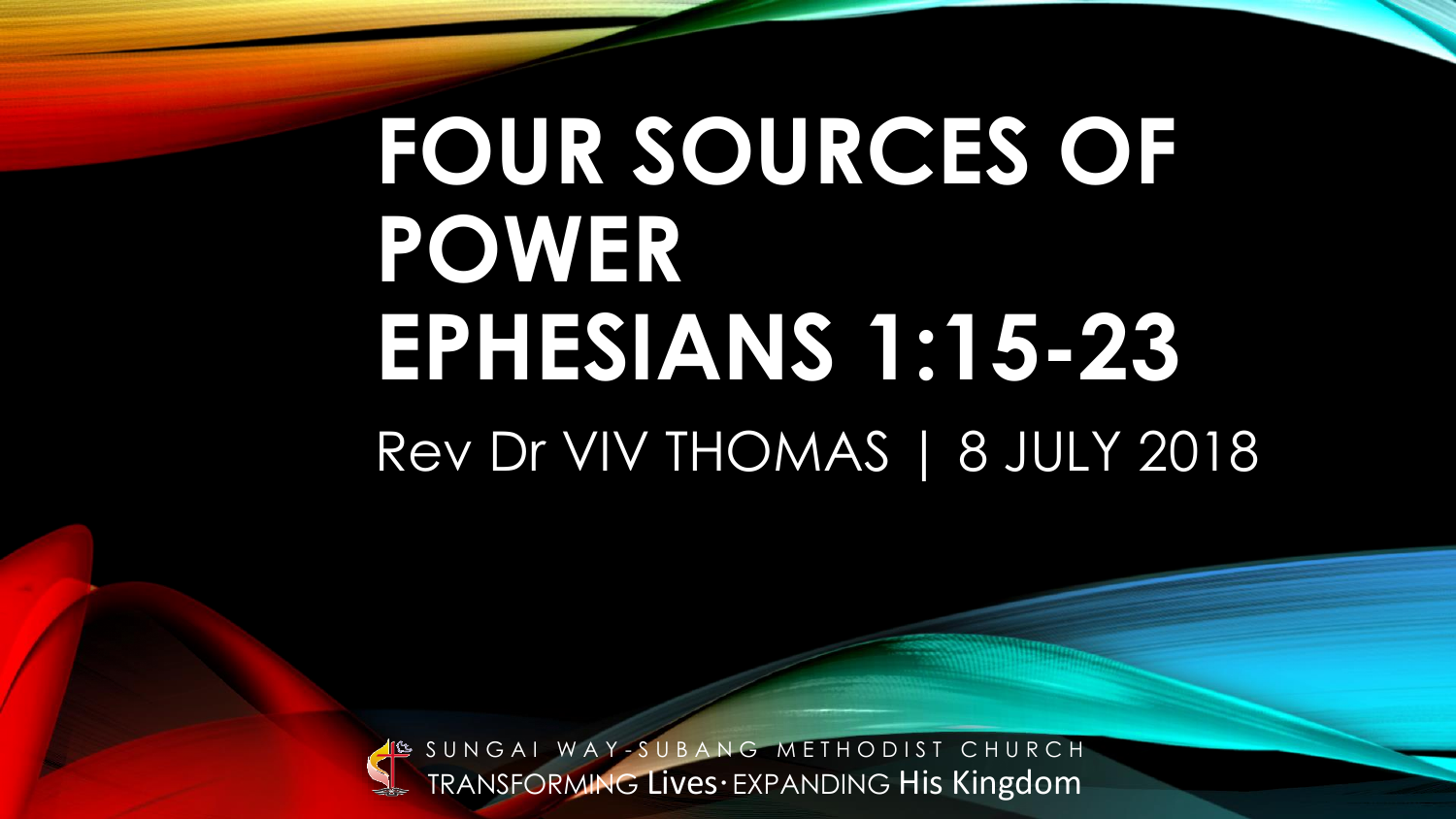

## **FOUR SOURCES OF POWER EPHESIANS 1:15-23**

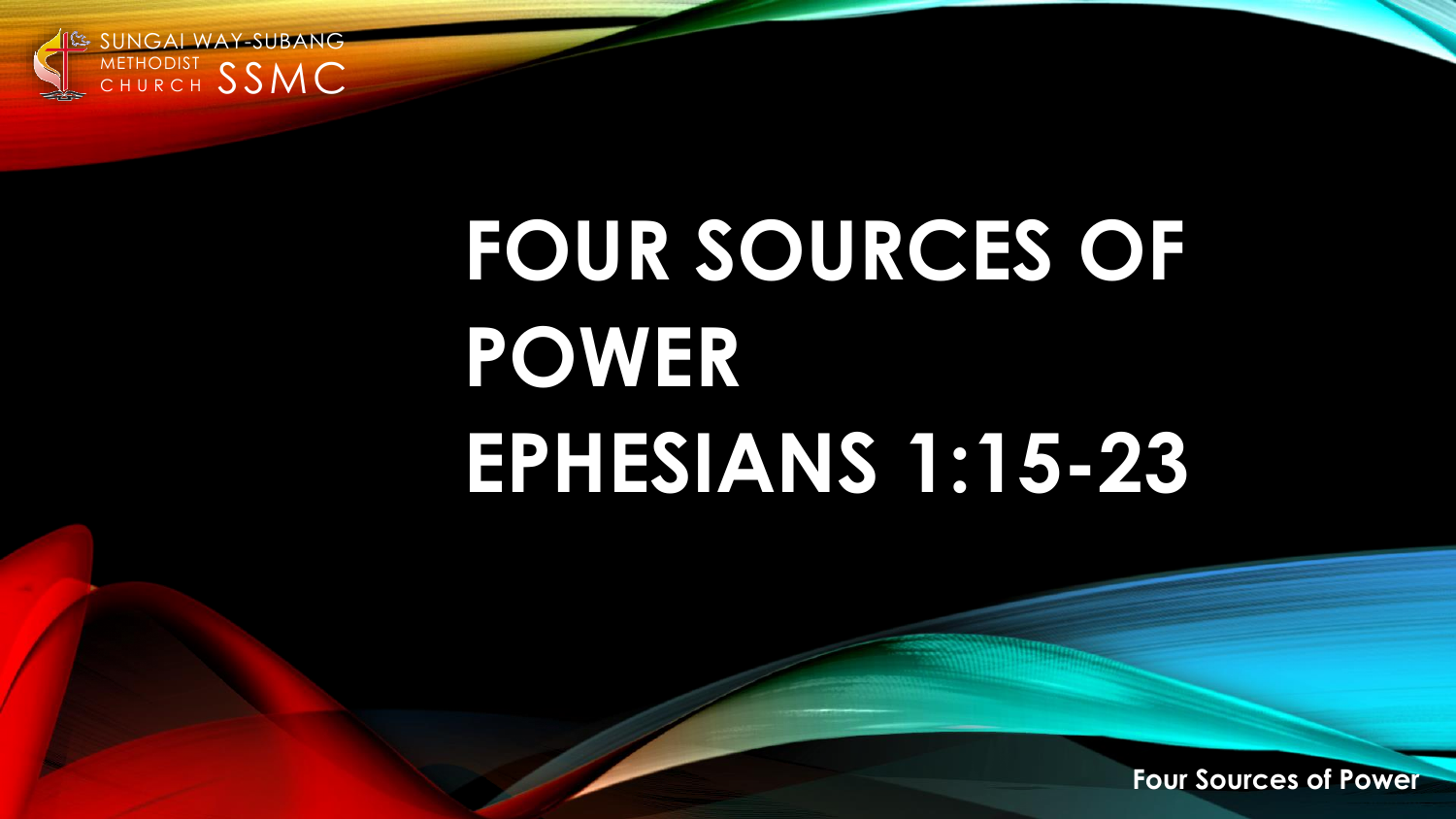#### **EPHESIANS 1:16-23**

**<sup>18</sup>** I pray that the eyes of your heart may be enlightened in order that you may know the hope to which He has called you, the riches of His glorious inheritance in His holy people, **<sup>19</sup>** and His incomparably great power for us who believe. That power is the same as the mighty strength **<sup>20</sup>** He exerted when He raised Christ from the dead and seated Him at His right hand in the heavenly realms, **<sup>21</sup>** far above all rule and authority, power and dominion, and every name that is invoked, not only in the present age but also in the one to come. **<sup>22</sup>** And God placed all things under His feet and appointed Him to be head over everything for the church, **<sup>23</sup>** which is His body, the fullness of Him who fills everything in every way.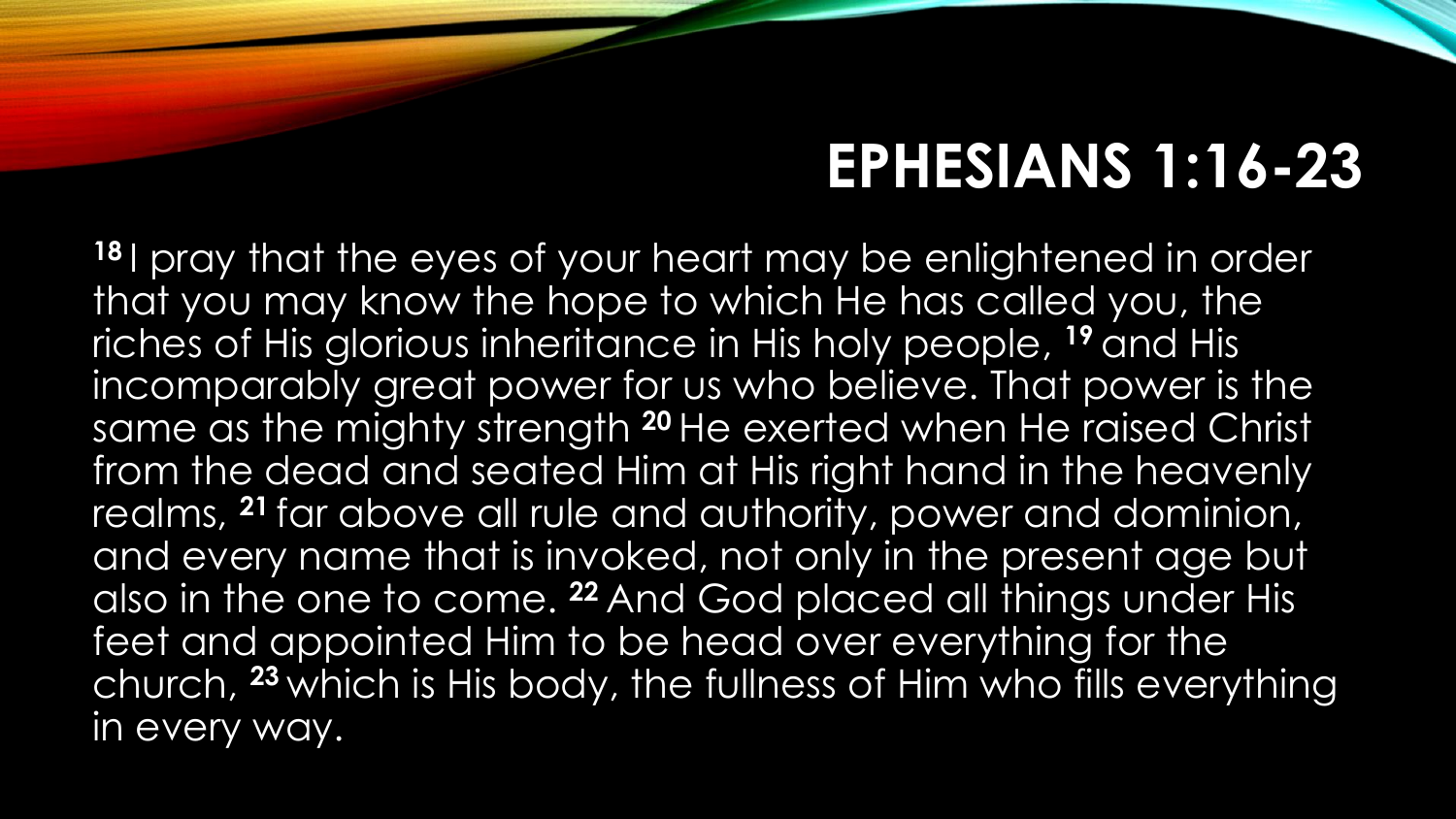

#### **CHRIST AHEAD**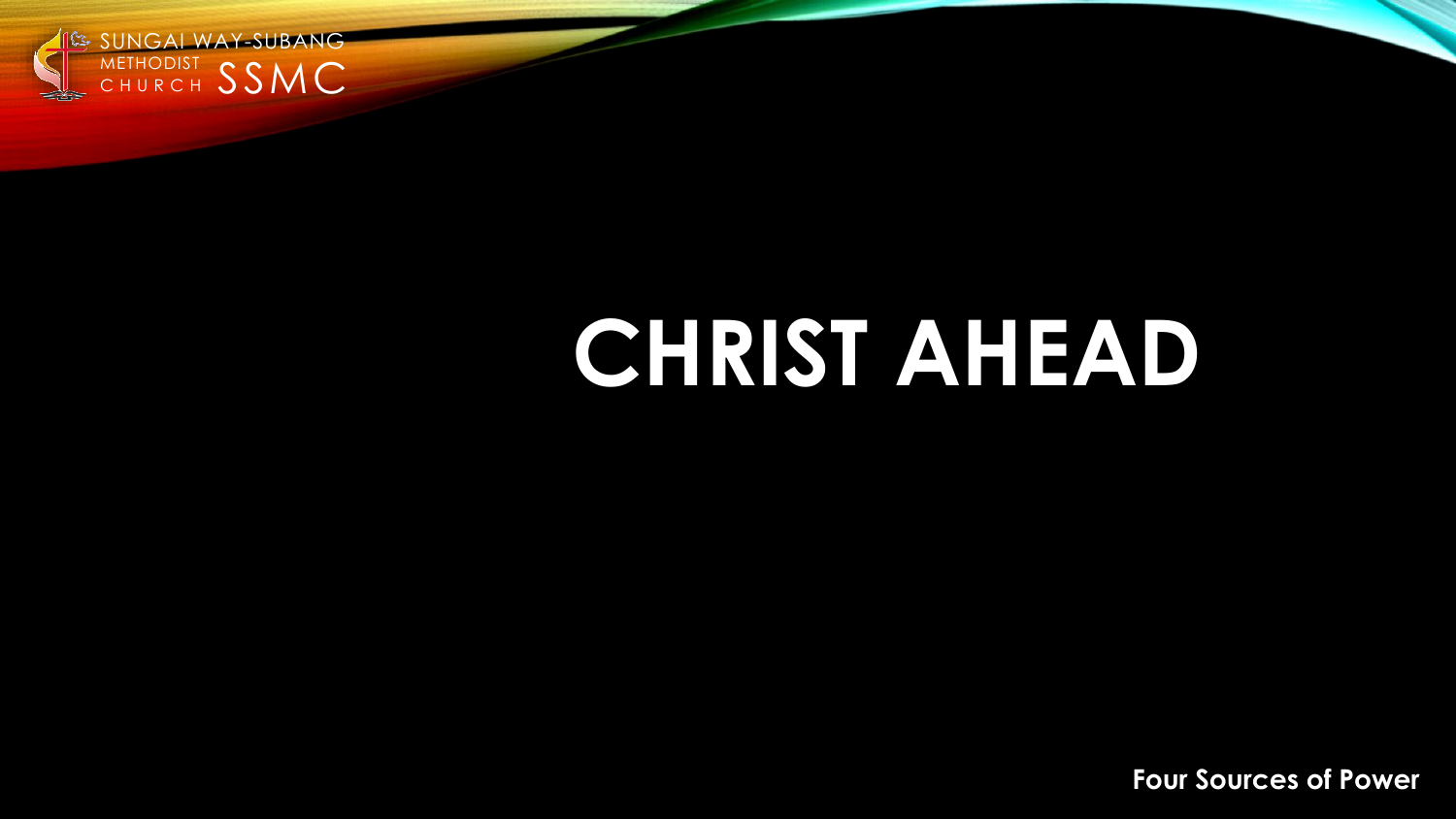

#### **CHRIST BEHIND**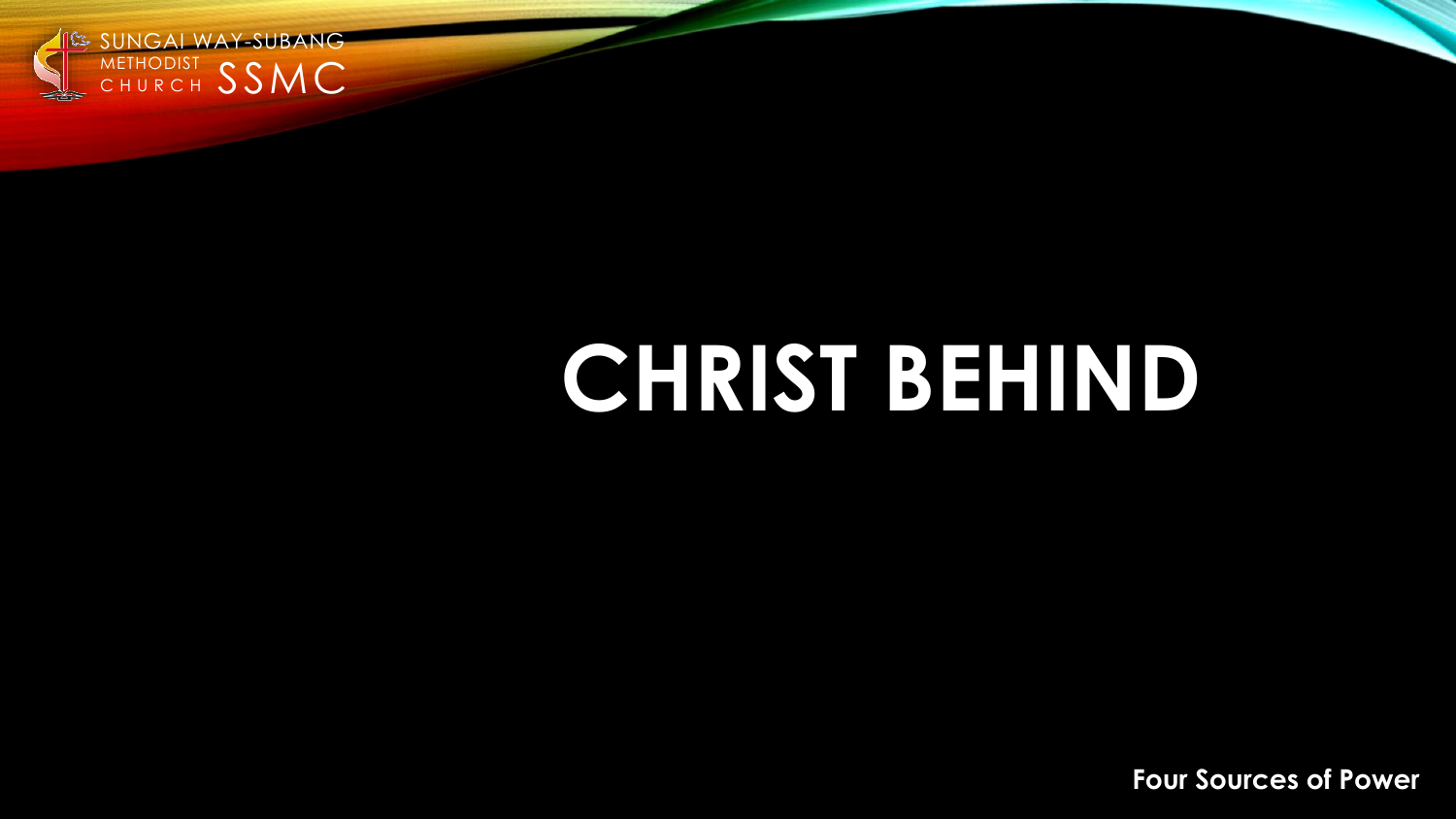

#### **CHRIST ABOVE**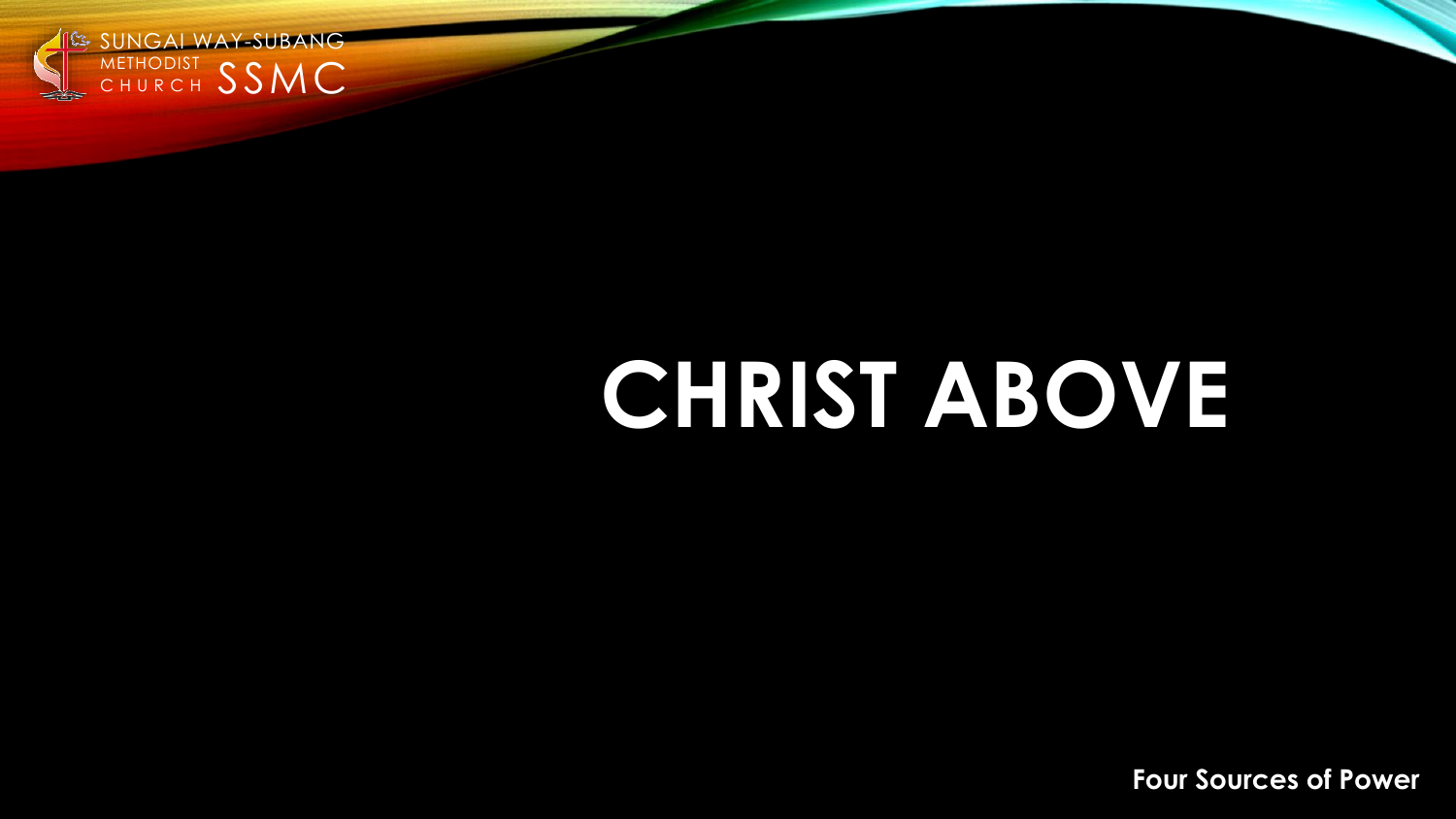

#### **CHRIST BELOW**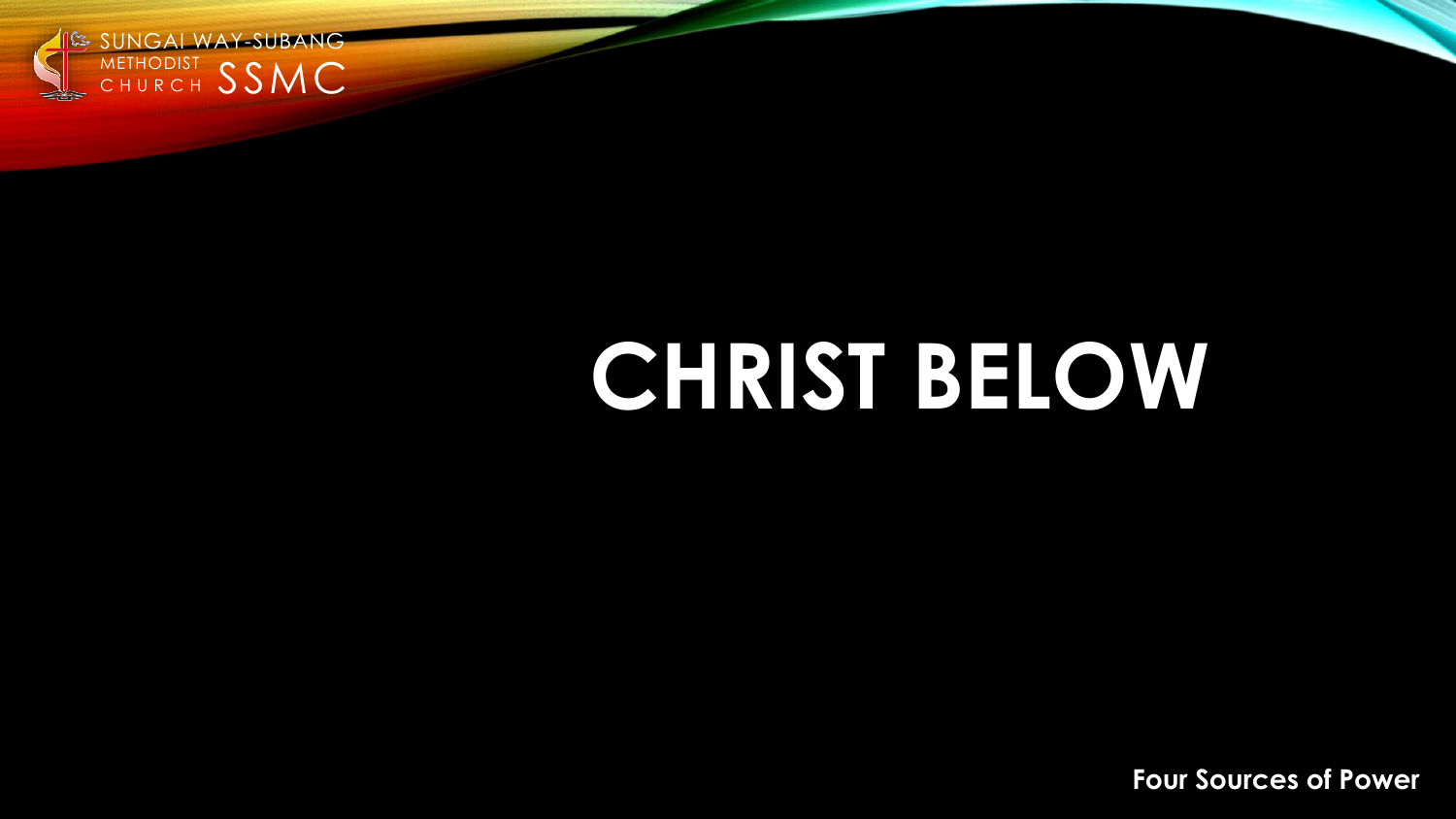

# **'incomparably great power for us who believe'** (1:19)

**<sup>19</sup>** and His incomparably great power for us who believe. That power is the same as the mighty strength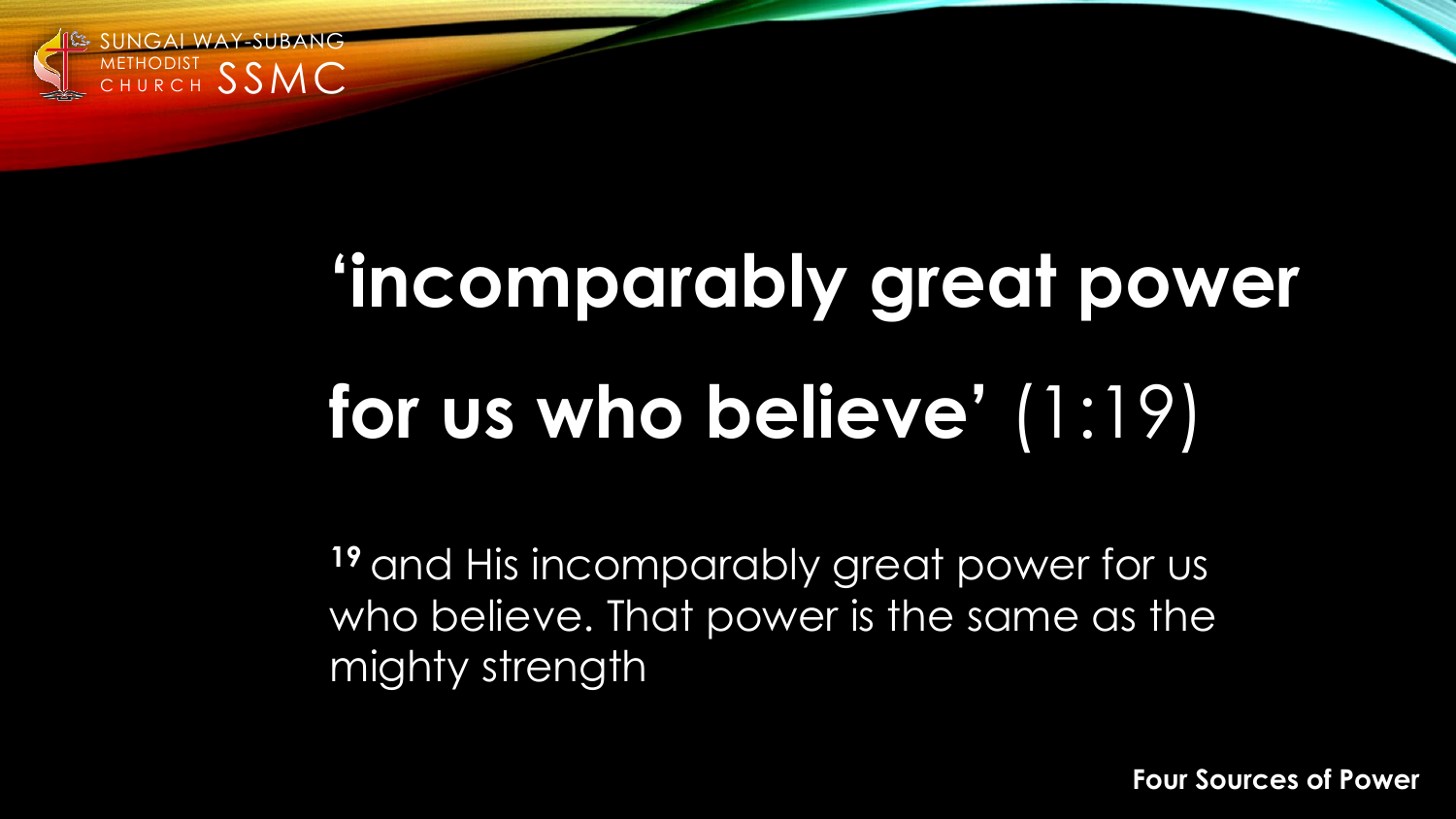

#### **POWER FOR**

#### **WHAT?**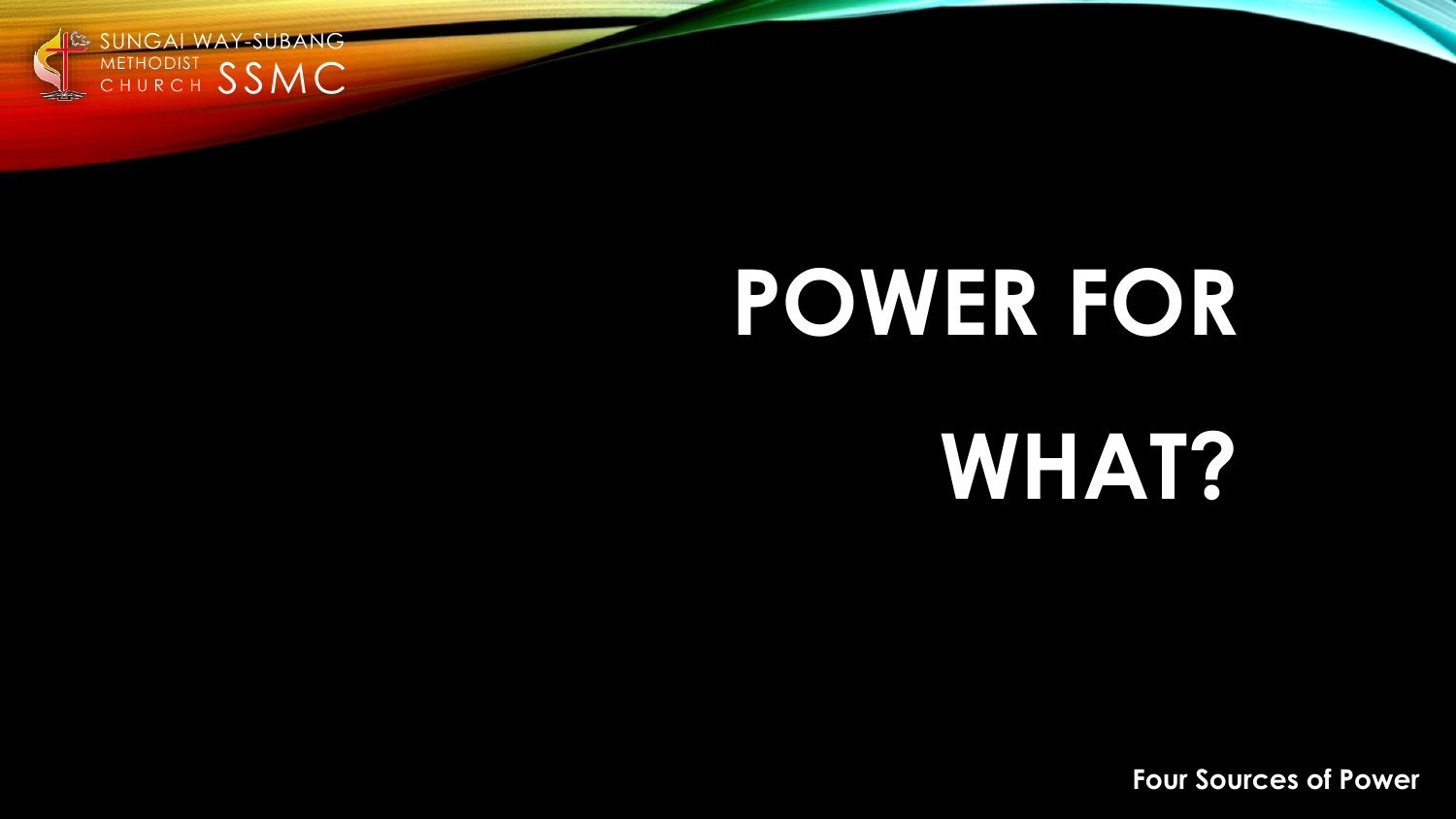

## **love** (3:14-19)

**<sup>17</sup>** so that Christ may dwell in your hearts through faith. And I pray that you, being rooted and established in love, **<sup>18</sup>**may have power, together with all the Lord's holy people, to grasp how wide and long and high and deep is the love of Christ, **<sup>19</sup>** and to know this love that surpasses knowledge—that you may be filled to the measure of all the fullness of God.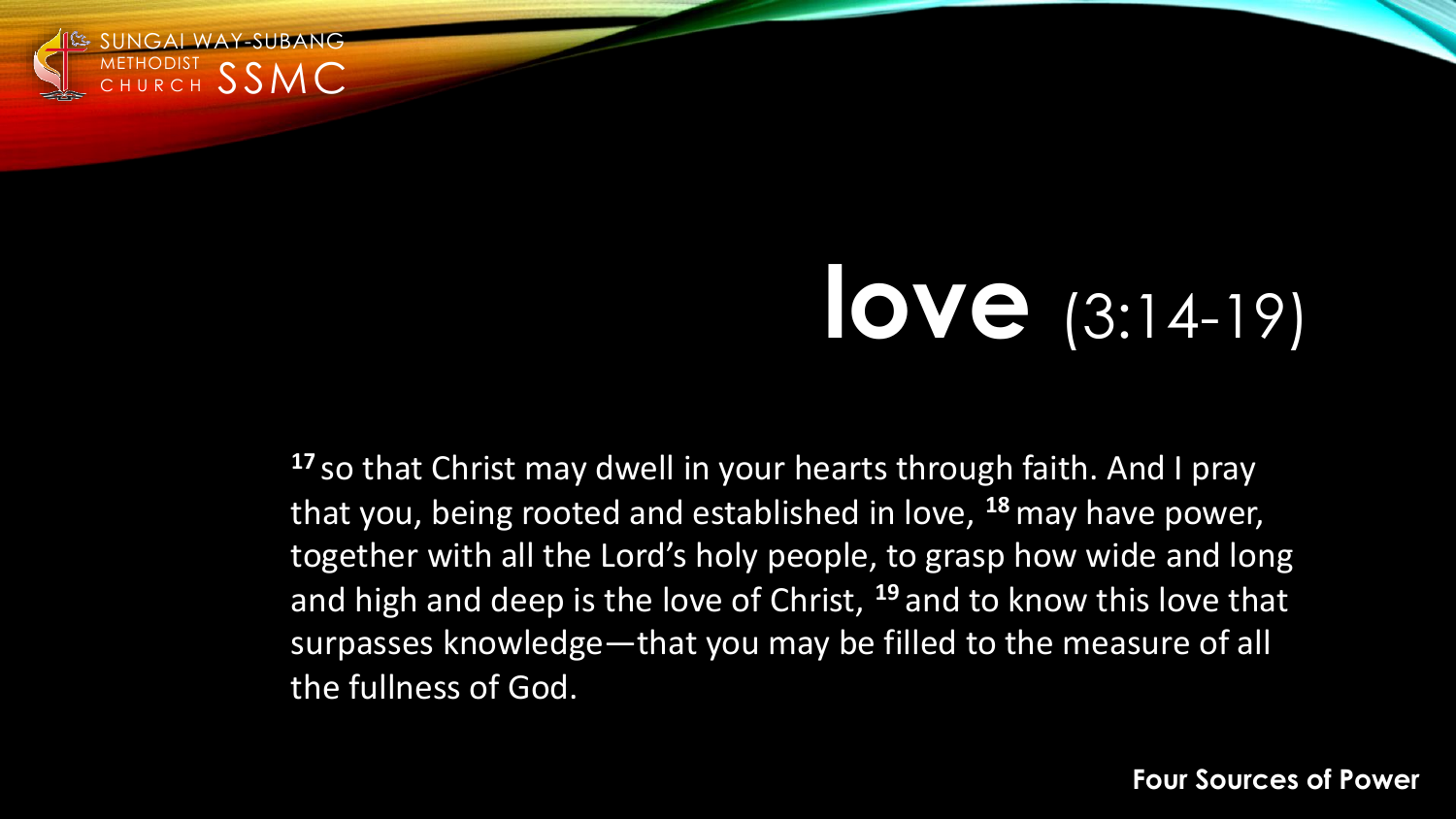

# **be humble, gentle and patient** (4:2)

**<sup>1</sup>** As a prisoner for the Lord, then, I urge you to live a life worthy of the calling you have received. **<sup>2</sup>** Be completely humble and gentle; be patient, bearing with one another in love.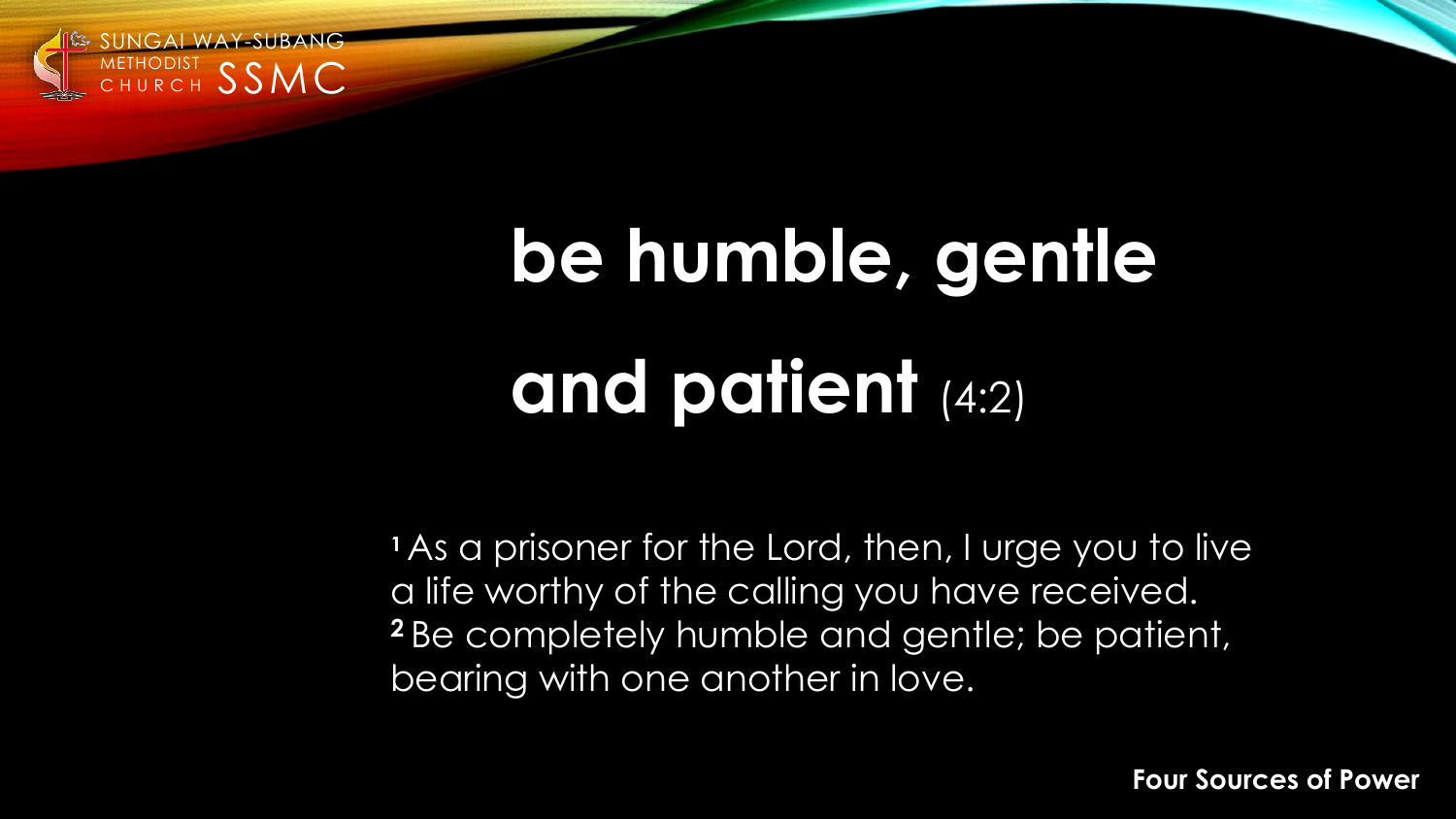

#### **live united with others** (4:3)

**<sup>3</sup>** Make every effort to keep the unity of the Spirit through the bond of peace.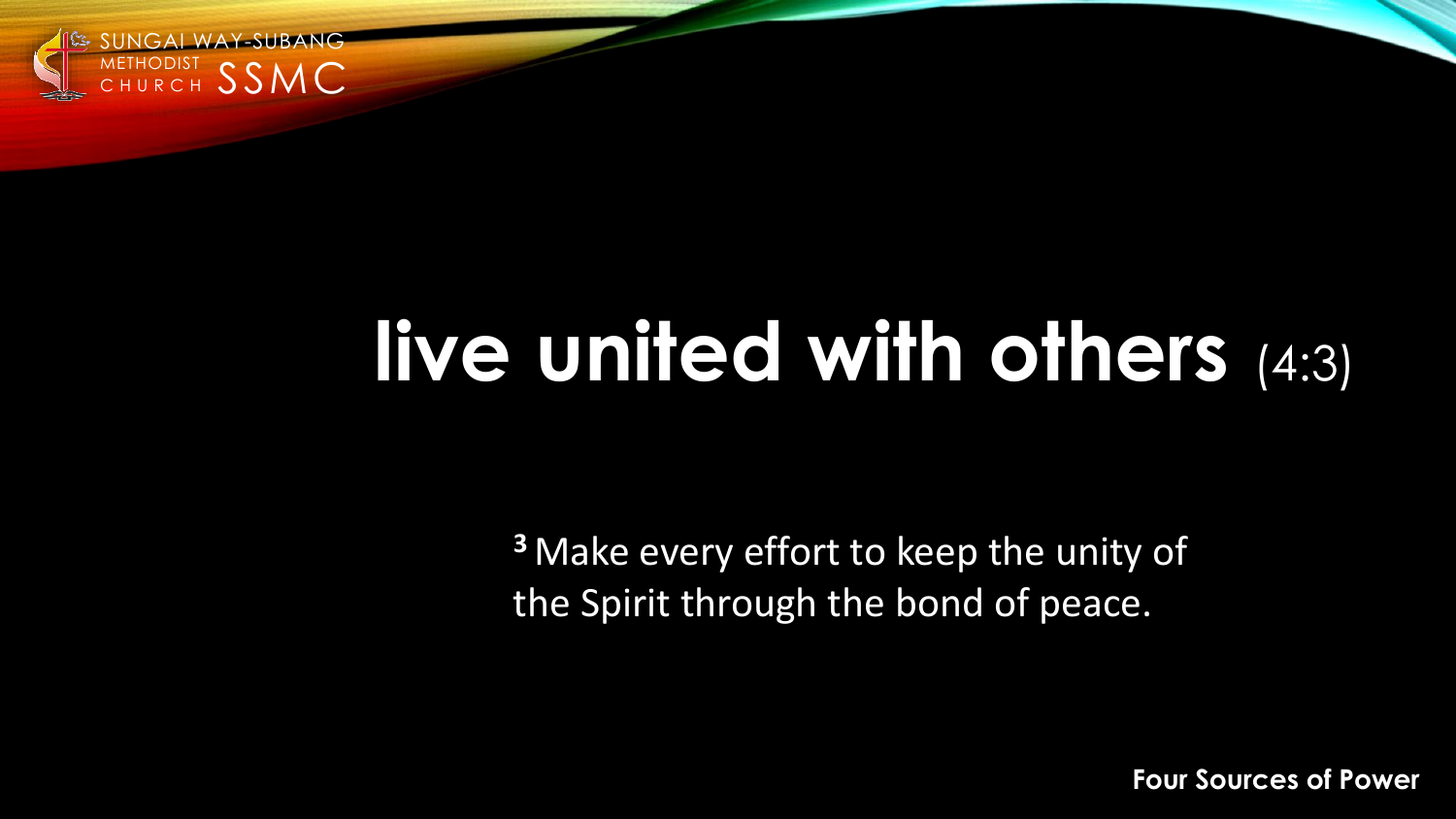

#### **no longer be a baby** (4:14)

**<sup>14</sup>** Then we will no longer be infants, tossed back and forth by the waves, and blown here and there by every wind of teaching and by the cunning and craftiness of people in their deceitful scheming. **<sup>15</sup>** Instead, speaking the truth in love, we will grow to become in every respect the mature body of Him who is the head, that is, Christ.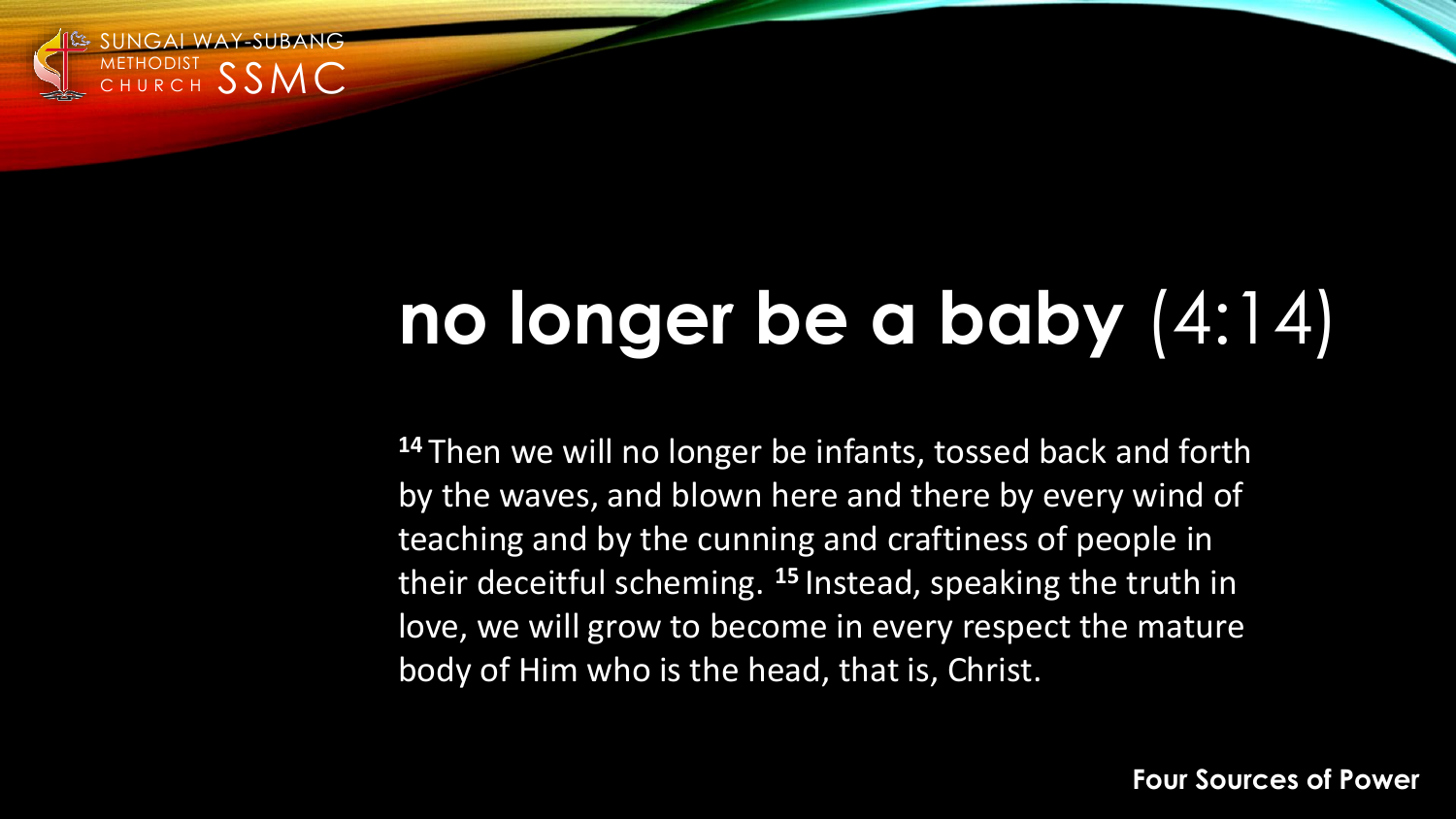

# **choose light over darkness** (4:17-5:20)

**5:8** For you were once darkness, but now you are light in the Lord. Live as children of light **<sup>9</sup>** (for the fruit of the light consists in all goodness, righteousness and truth) **<sup>10</sup>** and find out what pleases the Lord.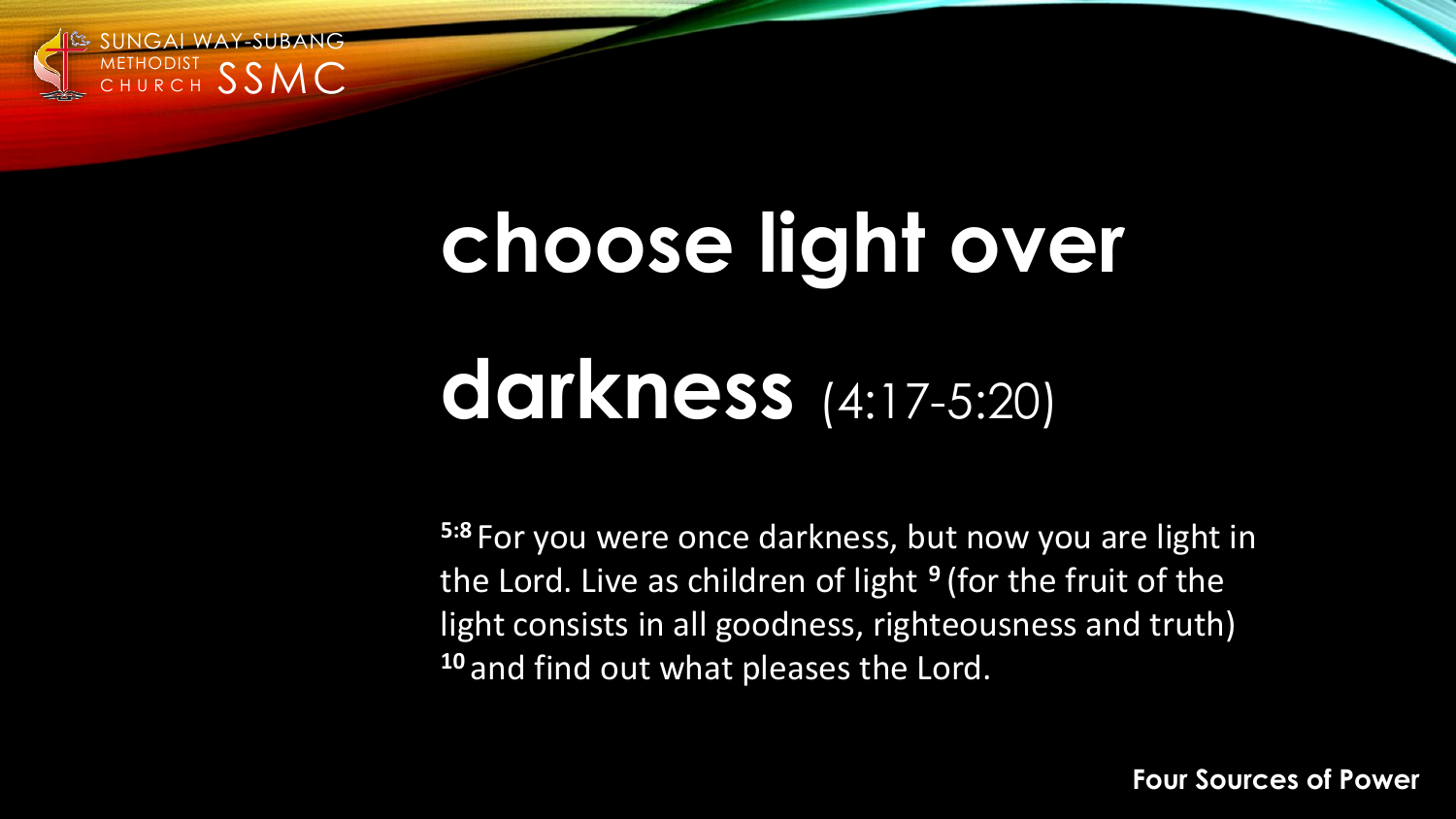

#### **serve and submit** (5:21-6:9)

**<sup>21</sup>** Submit to one another out of reverence for Christ.

**<sup>22</sup>** Wives, submit yourselves to your own husbands as you do to the Lord. **<sup>23</sup>** For the husband is the head of the wife as Christ is the head of the church, his body, of which he is the Savior. **<sup>24</sup>**Now as the church submits to Christ, so also wives should submit to their husbands in everything.

**<sup>25</sup>**Husbands, love your wives, just as Christ loved the church and gave Himself up for her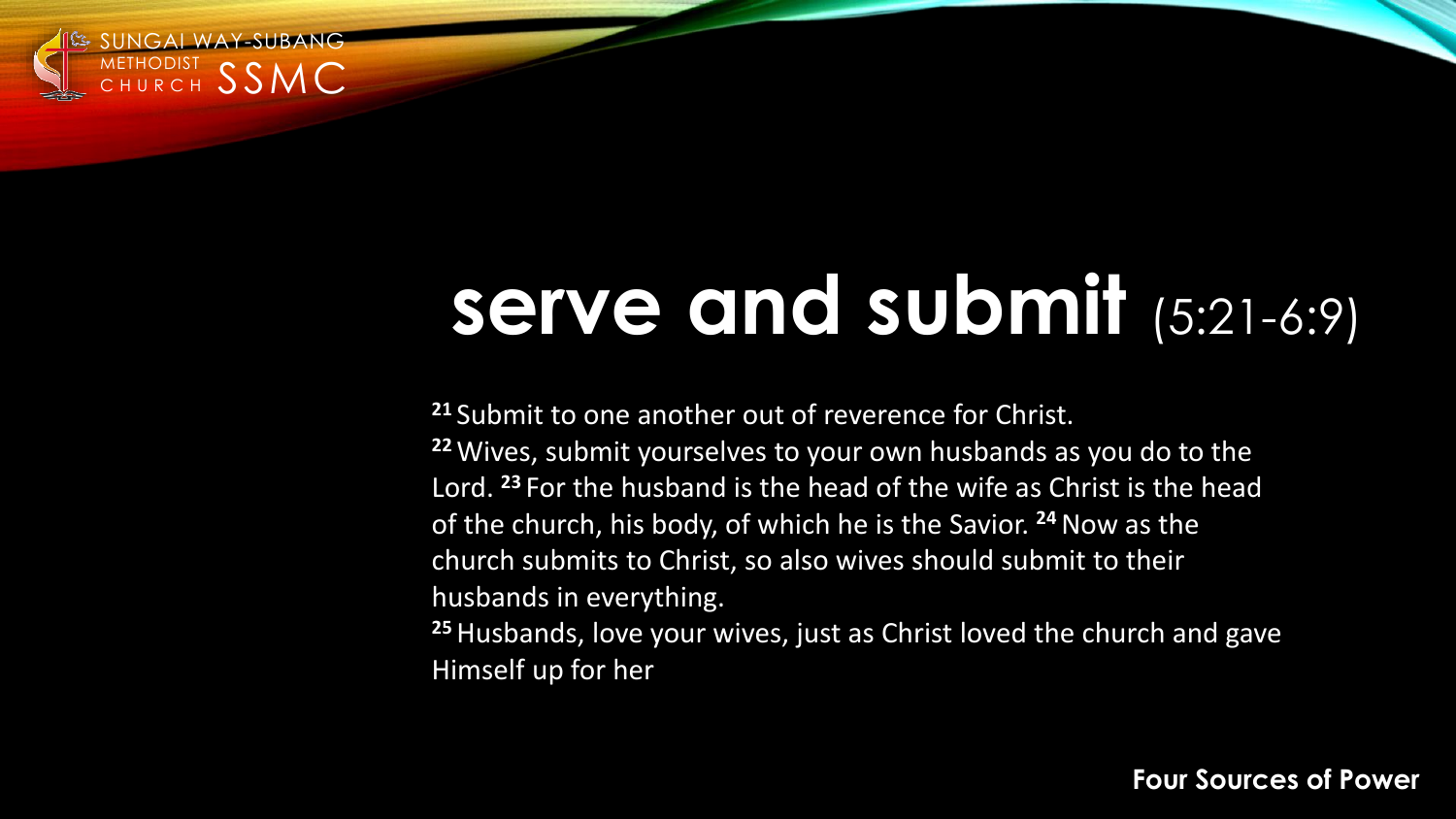

# **fight** (6:10-18)

**<sup>10</sup>** Finally, be strong in the Lord and in his mighty power. **<sup>11</sup>** Put on the full armor of God, so that you can take your stand against the devil's schemes. **<sup>12</sup>** For our struggle is not against flesh and blood, but against the rulers, against the authorities, against the powers of this dark world and against the spiritual forces of evil in the heavenly realms.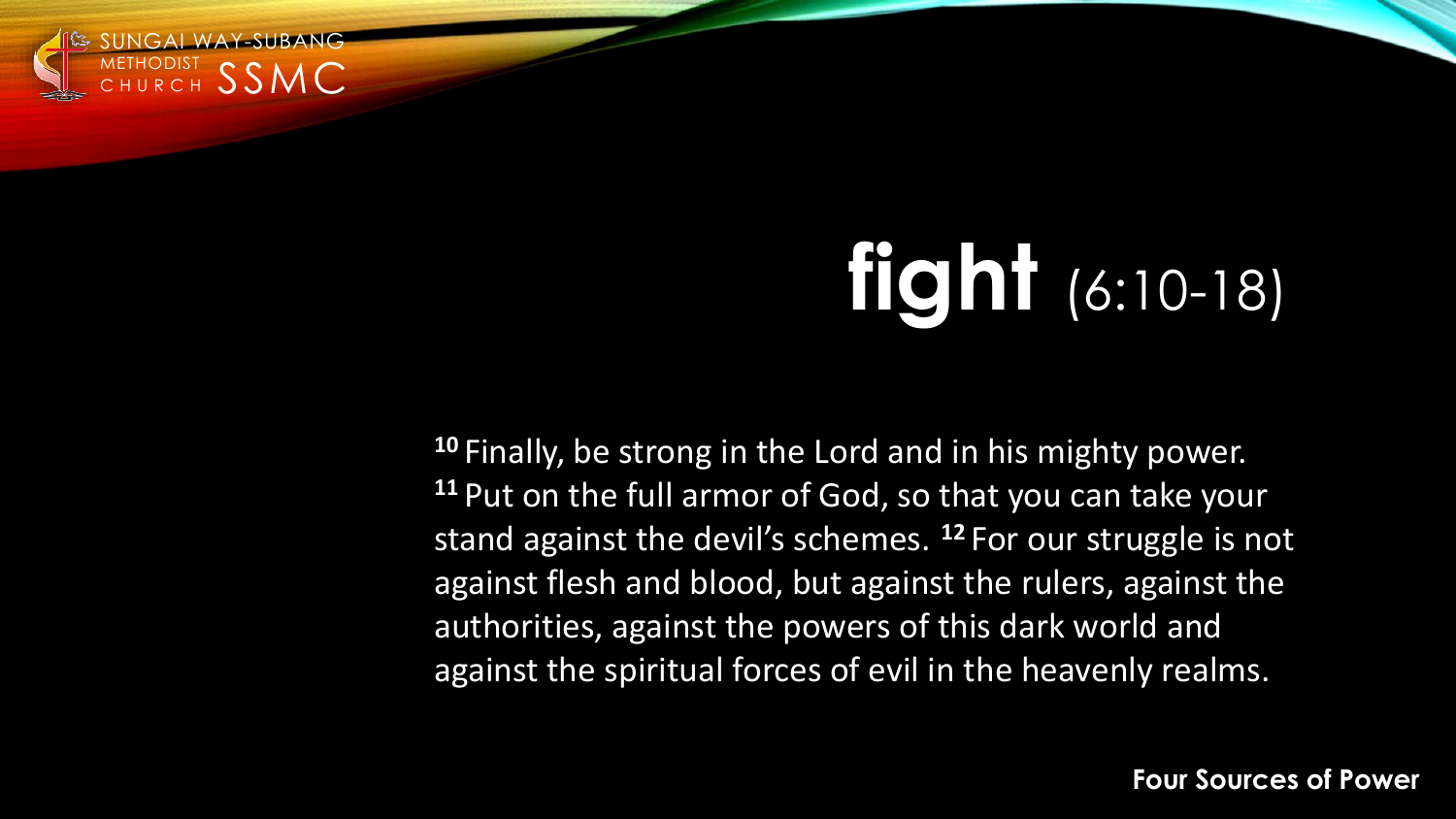

# **HOW DO YOU GET THIS POWER?**